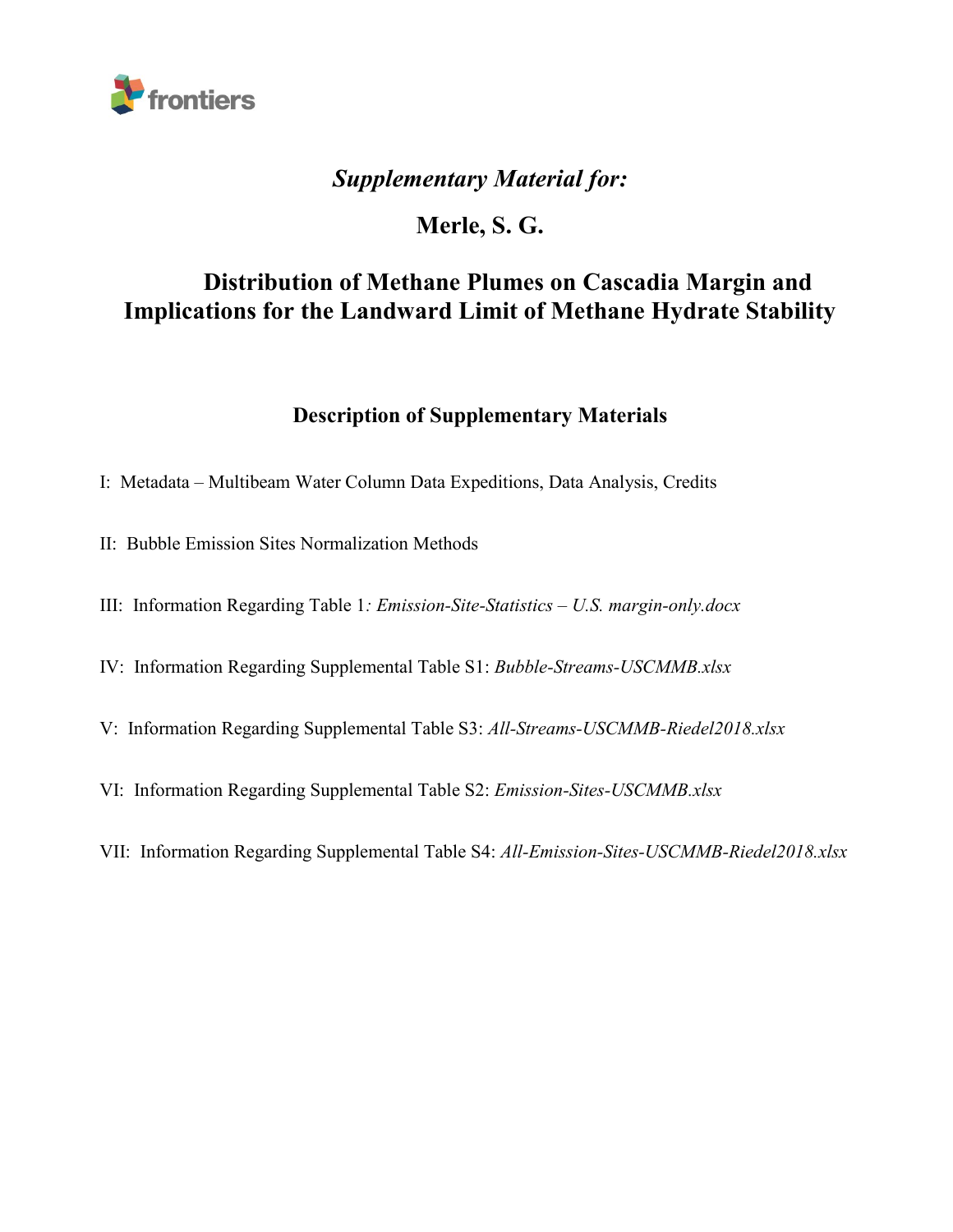#### **I: Metadata – Multibeam Water Column Data Expeditions, Data Availability, Data Analysis, Credits**

Data about the eight multibeam datasets that comprise the U.S. Cascadia margin multibeam (USCMMB) database (Figure S1). Metadata include cruise ID, vessel, chief scientist and expedition leader when available, data download links, data processing and analysis individuals, and funding information.

#### **U.S. Cascadia Margin Multibeam (USCMMB) Seafloor and Water Column Data**

#### **Acronyms:**

Earth Ocean Interactions (EOI) Joint Institute for the Study of the Atmosphere and Ocean (JISAO) National Centers for Environmental Information (NCEI) National Geophysical Data Center (NGDC) National Science Foundation (NSF) National Oceanographic and Atmospheric Administration (NOAA) Ocean Exploration Trust (OET) Office of Exploration and Research (OER) Olympic Coast National Marine Sanctuary (OCNMS) Oregon State University (OSU) Rolling Deck to Repository (R2R) University of Washington (UW)

#### **TN265 (2011)**

EM302 30 kHz data collected by R/V *Thompson*. Chief scientist Chris Romsos (OSU). The project was part of the RAPID Multibeam Mapping at NSF Cascadia Initiative. Raw data download at NCEI/NGDC:

[https://www.ngdc.noaa.gov/ships/thomas\\_g\\_thompson/TN265\\_mb.html](https://www.ngdc.noaa.gov/ships/thomas_g_thompson/TN265_mb.html) Raw data also available at R2R: https://www.rvdata.us/search/cruise/TN265 Raw seafloor and water column data processed and analyzed by Susan Merle (OSU / NOAA EOI).

#### **1605RA (2016)** Hydrographic survey number W00311

EM710 70 kHz data collected by the NOAA ship *Rainer*. Party Chief Edward J. Van Den Ameele, CAPT/NOAA. Chief scientist Nancy Wright from the NOAA OCNMS, who provided the ship time. Seafloor data processed by mapping personnel on the *Rainier* and Bran Black (OSU). Water column data analyzed by Erica Sampaga (UW). Postcruise water column data analysis funded by NSF and JISAO. Data download at NCEI/NGDC:

<https://www.ngdc.noaa.gov/nos/W00001-W02000/W00311.html>

#### **NA070 (2016)**

EM302 30 kHz data collected by E/V *Nautilus*, owned and operated by OET. Data requests must go through OET: <https://www.oceanexplorationtrust.org/data-request> This was a shake-down cruise.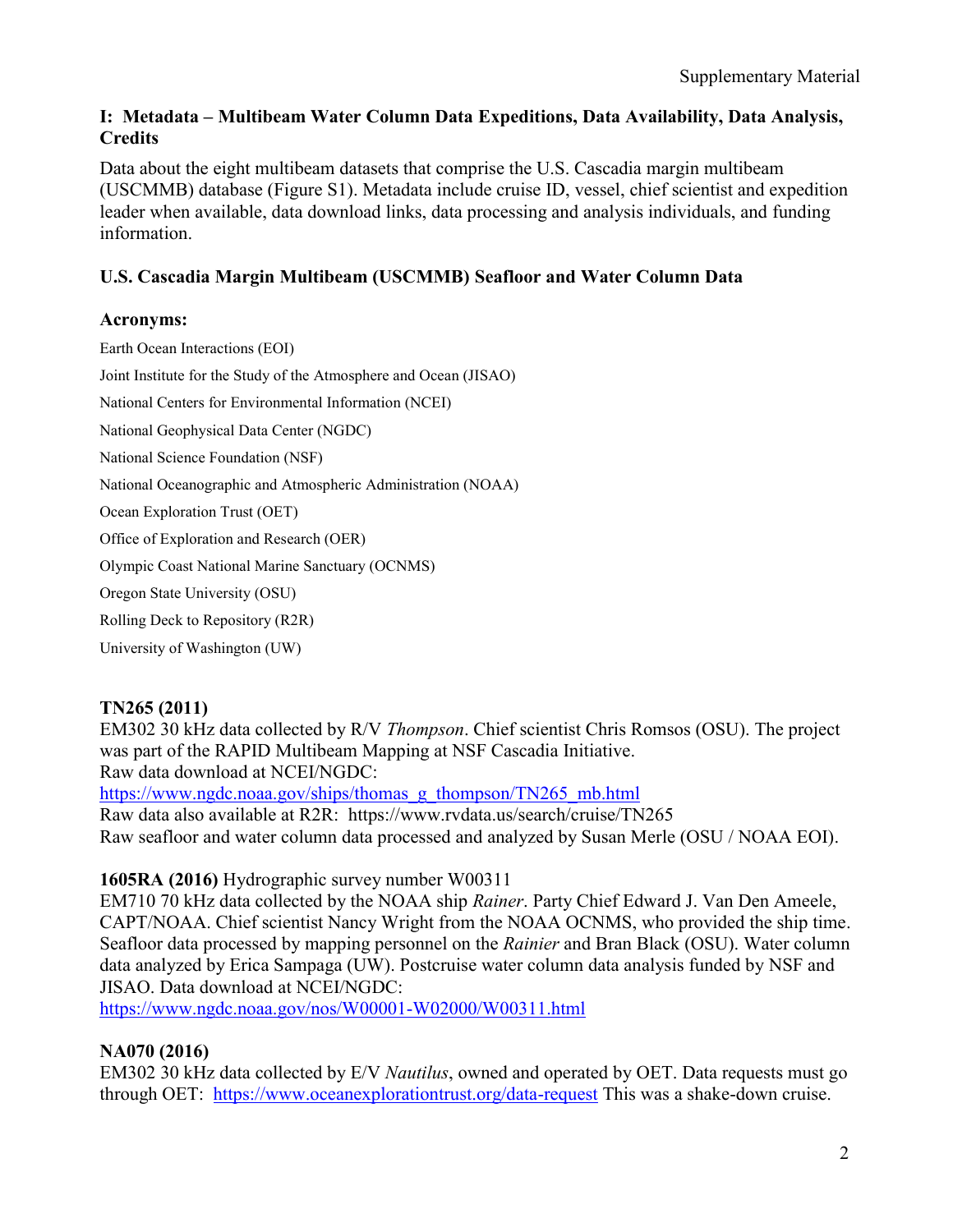Seafloor data processed by OET personnel during the expedition. Water column data analyzed by Susan Merle (OSU / NOAA EOI).

#### **NA072 (2016)**

EM302 30 kHz data collected by E/V *Nautilus*, owned and operated by OET. Chief scientist Robert Embley (OSU/NOAA EOI). Expedition leader Nicole Raineault (OET). Data requests must go through OET: <https://www.oceanexplorationtrust.org/data-request> Seafloor data processed by OET personnel during the expedition. Water column data analyzed by Susan Merle (OSU/NOAA EOI) during and post expedition. Cruise report available on the NOAA EOI program website: <https://www.pmel.noaa.gov/eoi/pdfs/2016-PacificCoast-NA072-CruiseReport-lores.pdf>Additional funding provided by NOAA OER.

#### **NA078 (2016)**

EM302 30 kHz data collected by E/V *Nautilus*, owned and operated by OET. Expedition leader Nicole Raineault (OET). Data requests must go through OET.

<https://www.oceanexplorationtrust.org/data-request>Seafloor and water column data processed by OET personnel during the expedition, led by Lindsay Gee (OET). Additional funding from NOAA OER.

#### **NA080 leg 2 (2017)**

EM302 30 kHz data collected by E/V *Nautilus*, owned and operated by OET. Expedition leader Lindsay Gee (OET). Data requests must go through OET.

<https://www.oceanexplorationtrust.org/data-request>Seafloor and water column data processed by OET personnel during the expedition. Additional funding from NOAA OER.

#### **NA088 (2017)**

EM302 30 kHz data collected by E/V *Nautilus*, owned and operated by OET. Expedition leader Lindsay Gee (OET). Data requests must go through OET.

<https://www.oceanexplorationtrust.org/data-request>Seafloor and water column data processed by OET personnel during the expedition. Additional funding from NOAA OER.

#### **RR1712 (2017)**

EM122 12 kHz data collected by the R/V *Revelle*. Chief scientist Bill Chadwick (OSU/NOAA EOI). Only two transit lines on Cascadia margin used in this compilation. Raw data download at NCEI/NGDC: [https://www.ngdc.noaa.gov/ships/roger\\_revelle/RR1712\\_mb.html](https://www.ngdc.noaa.gov/ships/roger_revelle/RR1712_mb.html) Raw data also available at R2R:<https://www.rvdata.us/search/cruise/RR1712>Seafloor and water column data processed and analyzed by Susan Merle (OSU/NOAA EOI). Funding provided by NSF.

**All multibeam surveys: The positions of individual bubble streams and clustered emission sites for all the water column data will be available for download on the NOAA EOI website at the time of publication.** <https://www.pmel.noaa.gov/eoi/Cascadia-margin.html>

#### **II: Bubble Emission Site Normalization Methods**

Because all the water column data in the USCMMB study have correlated multibeam seafloor data, the sites could be normalized based on the percentage of the US margin mapped (Figure 7c, Table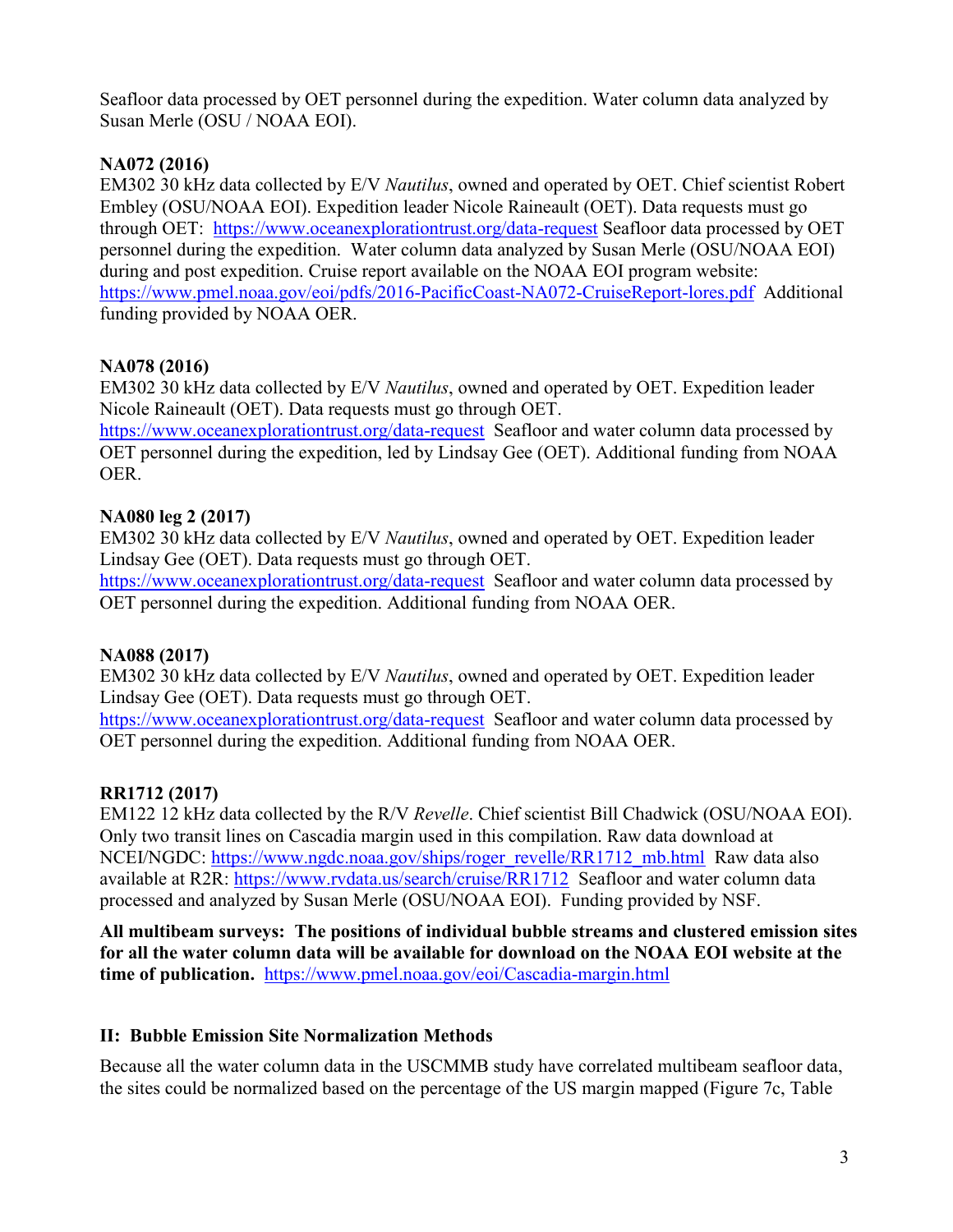S1). The percentage of emission sites per 100 m depth interval were divided by the percentage of the margin mapped within that depth interval.

The emission sites were also normalized based on the percentage of the total area of the US margin per 100 m depth interval. The percentage of sites per 100 m interval were divided by the percentage of the margin that 100 m depth interval represents (Figures 7d, 7e, Table S1).

### **III: Information Regarding Table 1***: Emission-Site-Statistics – U.S. margin-only.docx*

Bubble emission site statistical information, on the USCM. These statistics were used to create the histograms on Figure 7.

- Column A: [depth range (m)] 100 m depth intervals.
- Column B: [area of margin  $(km^2)$ ] The area of the margin within that 100 m depth range interval.
- Column C: [% of margin] The percentage of the total margin that 100 m depth range interval represents.
- Column D: [area mapped USCMMB  $(km^2)$ ] The area mapped (USCMMB multibeam data only) within that 100 m depth range interval.
- Column E: [% of margin mapped USCMMB data only] The percentage of the margin mapped within that 100 m depth interval.
- Column F: [# of USCMMB sites] The number of USCMMB clustered emission sites within that 100 m depth interval, 849 total sites.
- Column G: [% of total USCMMB sites (849)] The percentage of the total USCMMB sites on the margin within that 100 m depth interval.
- Column H: [normalized USCMMB: % of sites / % mapped] Normalized emission sites, based on the percentage of sites within a 100 m interval divided by the percentage of the margin mapped with co-registered seafloor and water column data (USCMMB multibeam).
- Column I: [normalized USCMMB: % of sites / % of margin] Normalized USCMMB emission sites, based on the % of total sites within a 100 m interval divided by the % of the margin that depth interval represents.
- Column J: [# of ALL sites: USCMMB and *Riedel et al.*, (2018)] The number of emission sites within each 100 m depth interval. All sites on the U.S. margin which combines USCMMB and *Riedel et al.,* (2018), 1300 total sites. *Riedel et al.,* (2018) includes *Johnson et al.,* (2015) compilation.
- Column K: [% of ALL sites: USCMMB and *Riedel et al.*, (2018)] The percentage of emission sites within each 100 m depth interval. All sites on the U.S. margin which combines USCMMB and *Riedel et al.,* (2018). *Riedel et al.,* 2018 includes *Johnson et al.,* (2015) compilation.
- Column L: [normalized ALL sites: USCMMB and *Riedel et al.* (2018)]: % of sites / % of margin] Normalized emission sites, based on the % of total sites within a 100 m interval divided by the % of the margin that depth interval represents. All sites on the U.S. margin which combines USCMMB and *Riedel et al.*, (2018). *Riedel et al.,* 2018 includes *Johnson et al.,* (2015) compilation.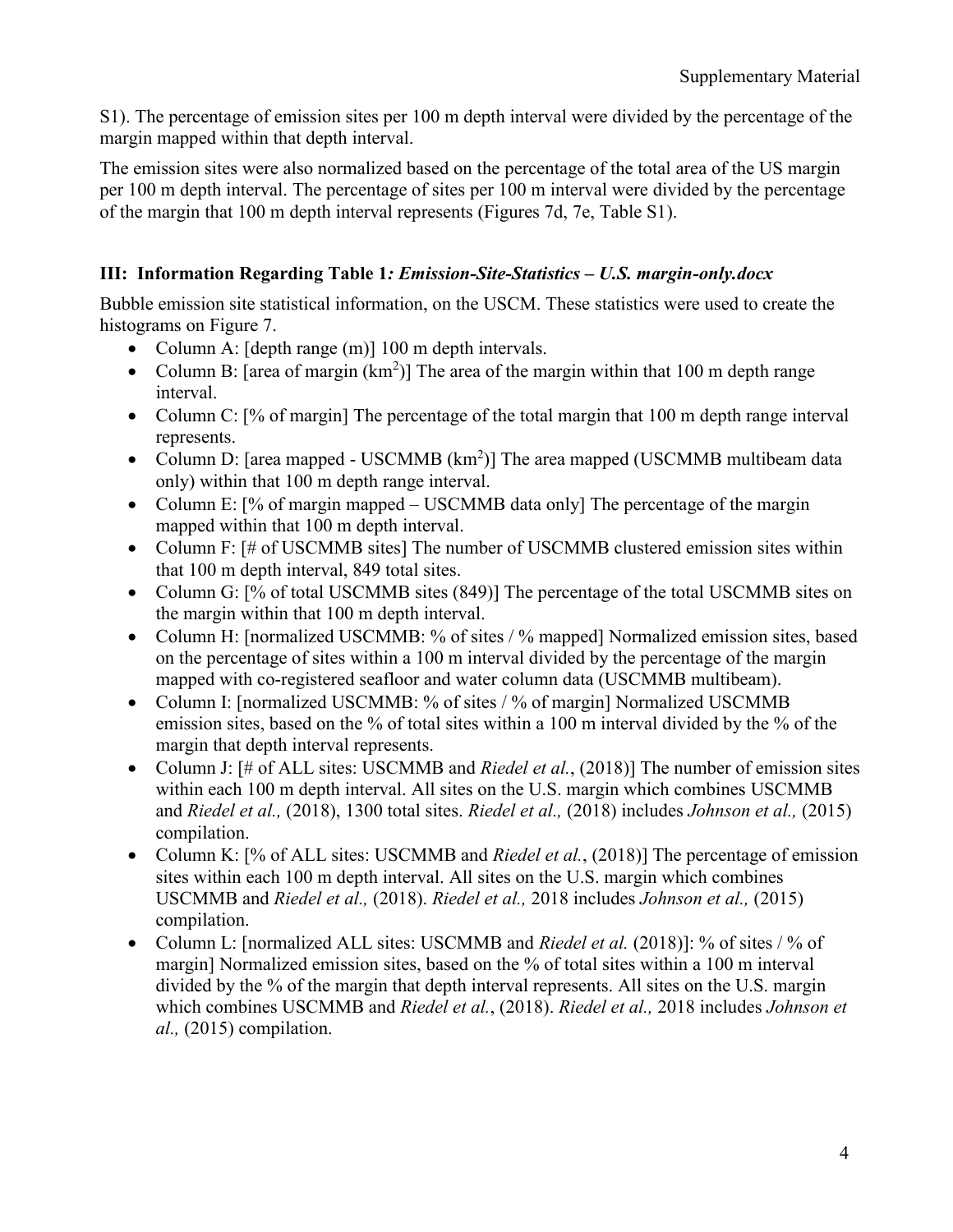## **IV: Information Regarding Supplemental Table S1:** *Bubble-Streams-USCMMB.xlsx*

(spreadsheet in Supplementary-Tables-S1-S4.xlsx)

2510 individual bubble stream seafloor locations, geo-picked with FMMidwater© software, from the 8 multibeam datasets (USCMMB) on the U.S. Cascadia margin that are the focus of this study. Information provided in the spreadsheet includes the following:

- Column A: [Cruise ID] Multibeam expedition identification.
- Column B: [Vessel] Vessels include: NOAA ship *Rainier*, E/V (exploration vessel) *Nautilus*, R/V (research vessel) *Thompson*, and R/V *Revelle*.
- Column C: [MB System] Multibeam echosounder sonar system, all of which collected coregistered seafloor and water column data.
- Column D: [Freq kHz] Frequency of the multibeam system.
- Column E: [Longitude] Geo-picked longitude of the bubble stream at the seafloor.
- Column F: [Latitude] Geo-picked latitude of the bubble stream at the seafloor.
- Column G: [MB line] Multibeam line number.
- Column H: [Reviewed] Individual and/or institution accountable for the geo-picked bubble stream locations. Reviewers include: SM (Susan Merle, OSU/NOAA EOI); ES (Erica Sampaga, UW); OET (Members of the E/V *Nautilus* mapping team led by Nicole Rainault and Lindsay Gee).
- Column I: [Zgrid] The multibeam seafloor grid value at the geo-picked bubble stream seafloor location. The processed multibeam data have sound velocity profiles applied which make the grid depth (Zgrid) more accurate than the Zgeopick value.
- Column J: [Zgeopick] QPS FMMidwater© beamfan depth value at the geo-picked bubble stream seafloor location. No ray tracing is applied to the beamfan ping.
- Column K: [Rise] Rise height of the bubble stream in the water column when available. Not all reviewers picked the rise height. Due to the geometry of the beamfan, unless the bubble stream is located at nadir the rise height may be truncated (clipped). The rise height can also be obstructed by noisy surface ocean conditions and biota in the water column.
- Column L: [Description] When available.

#### **V: Information Regarding Supplemental Table S2:** *All-Streams-USCMMB-Riedel2018.xlsx* (spreadsheet in Supplementary-Tables-S1-S4.xlsx)

3481 individual bubble stream seafloor locations on the U.S. Cascadia margin (Fig. 7a). The USCMMB individual bubble stream data combined with *Riedel et al.,* (2018), which includes *Johnson et al.,* (2015). The bubble streams from the datasets are compared in figure 7a. The information provided in the spreadsheet includes the following:

- Column A: [Cruise / Data source] Expedition identification. USCMMB and *Riedel et al.*, (2018) bubble stream data combined,which includes *Johnson et al.*, (2015) bubble streams, many of which are fisherman's flares with no fishing vessel identified.
- Column B: [System] Sonar system used to collect the bubble stream data.
- Column C: [Data set] Includes USCMMB, *Riedel et al.,* (2018), *Johnson et al.,* (2015).
- Column D: [Longitude] Longitude of the bubble stream at the seafloor.
- Column E: [Latitude] Latitude of the bubble stream at the seafloor.
- Column F: [Zgrid] The multibeam seafloor grid value at the geo-picked bubble stream seafloor location, only for USCMMB data
- Column G: [Zgeopick] Geo-picked seafloor depth values, most of which were derived from QPS FMMidwater© software. Available for all data sets.